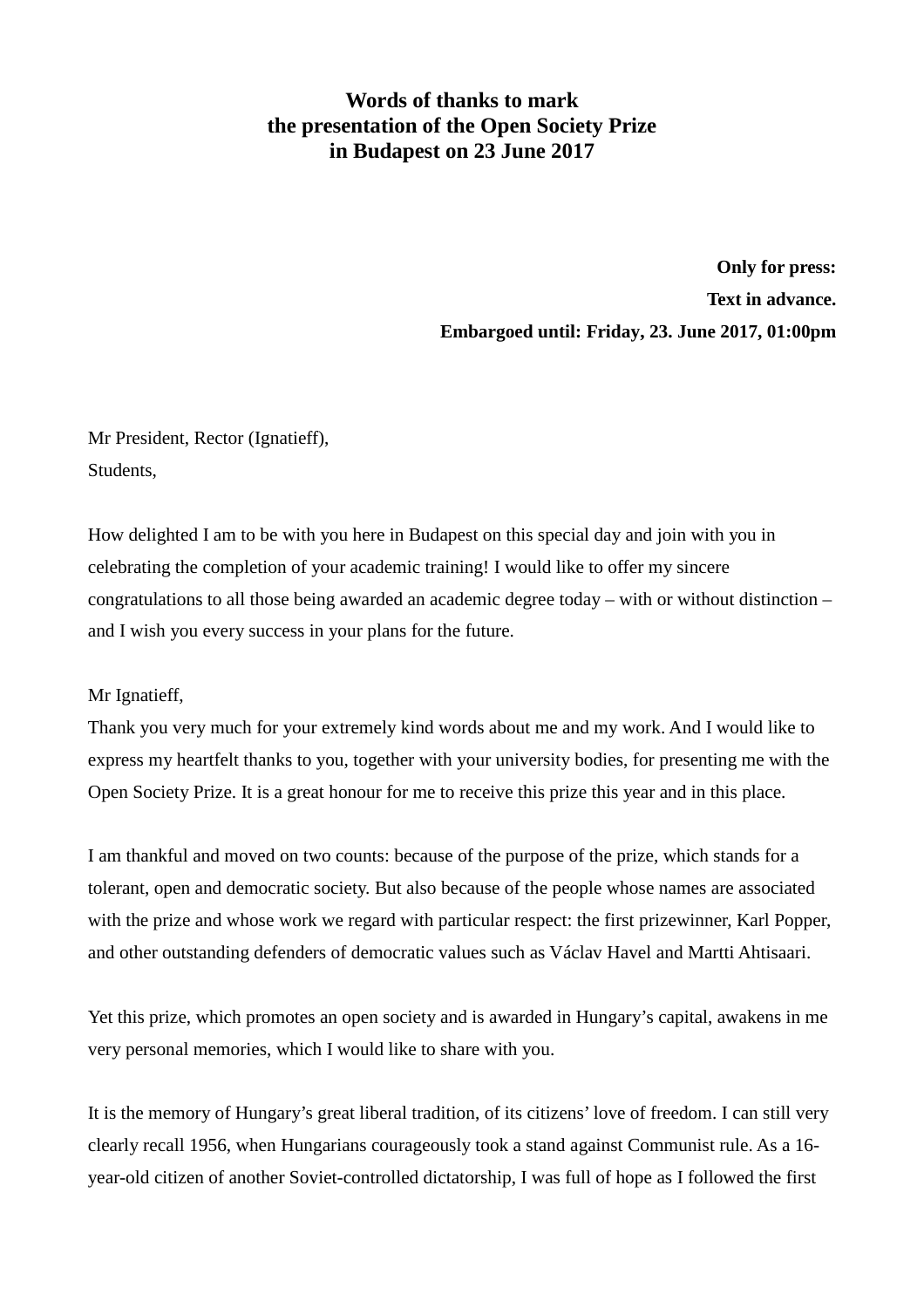peaceful protests initiated by students in this city. They invoked the Revolution of 1848 and, like the revolutionaries in those days, called for more civil liberties, a parliamentary democracy and national sovereignty. Ideas that were unheard of in the sphere of Soviet imperialist influence! Many citizens throughout Hungary quickly followed the students, and soon the ruling powers could no longer ignore the calls for freedom. It took the intervention of Soviet tanks, the use of brutal violence, to put a merciless stop to the democratic revolution. In the face of such violence, harassment and oppression, the people hid their longing for freedom and self-determination, but they did not allow it to be snuffed out, and they nurtured it over many decades. For us Germans from the GDR, they seemed to demonstrate their desire for freedom very confidently, certainly much more openly and bravely than we had seen in our own country. Whenever we visited Hungary, we were amazed by the self-assurance of the people here, and by life in general, which seemed to us more liberal than life in the GDR.

In summer 1989, we observed Hungary again from our perspective in East Germany, captivated by the reforms that were taking place there. Step by step, the Hungarian people reclaimed their independence and freedom. And when the gateway to freedom gradually also began to open up for many citizens from the GDR, we were inspired by the open and liberal attitude of the Hungarians. It was the images of the Pan-European Picnic in Sopronpuszta and then the legal opening of the Hungarian-Austrian border for GDR citizens on 10 September 1989 that also encouraged us in the GDR.

The *spiritus rector* of this university and of the Open Society Prize, George Soros, is an outstanding example of Hungarians' liberal and open stance. Soros, who grew up in this city, escaped persecution by Nazi thugs and survived the Siege of Budapest, went on to study with Karl Popper in London after the War and became one of the most persistent advocates of a liberal society in Central and Eastern Europe. From an early stage he worked with his Open Society Foundation in Warsaw Pact countries and supported their transformation from totalitarian states to democratic societies.

Why am I sharing my memories with you today? Not for the sake of the memories themselves, but because we constantly have to remind ourselves of who we are and what we have already achieved. It was the citizens of Hungary who longed and struggled for freedom, and now some of them feel that this freedom is under threat or has even been lost. At that time, we longed for a Europe without borders – and now some people see this openness as a threat. Both in the East and in the West we worked to create a united continent, and now some wish to retreat to their own nation states. In 1989, Hungarians led the way in fighting for freedom, democracy and an open society.